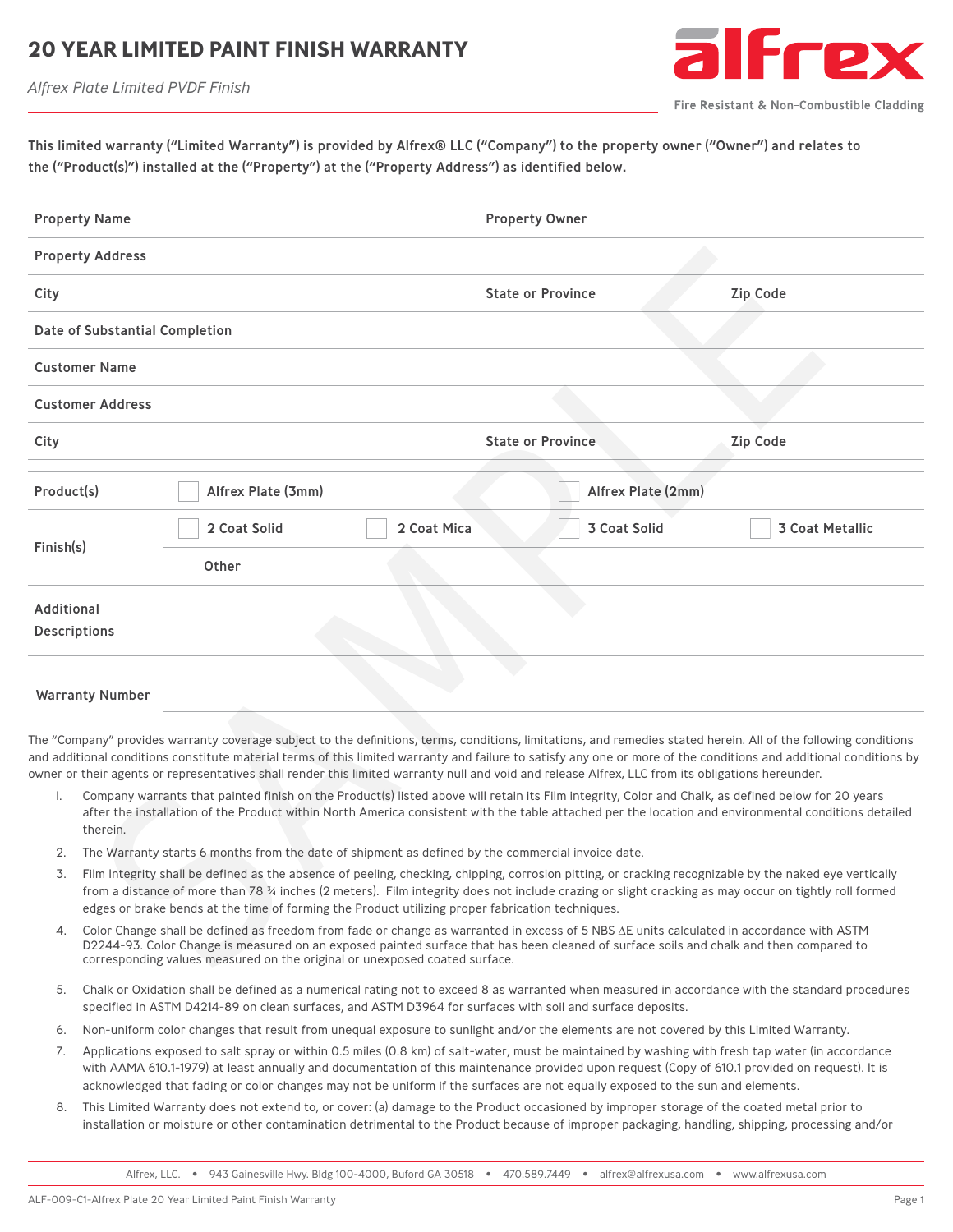# **20 YEAR LIMITED PAINT FINISH WARRANTY**



*Alfrex Plate Limited PVDF Finish*

Fire Resistant & Non-Combustible Cladding

installation; or (b) damage to the Product which suffers from improper forming, fabrication, cut edge exposure, corrosion of the substrate or any other condition between the substrate and coating which causes coating degradation or delamination ; or (c) Forming Product at temperatures below an ambient temperature of 60°F (16°C) which may adversely affect the appearance and performance of the finish coating; (d) any external contaminant or condition which causes coating degradation or delamination including, but not limited to: excessively polluted areas, excessively humid areas, tropical areas, in the vicinity of chemical or iron industry, contact with concrete, mortar, soil, ash, fertilizer, moisture, retaining substance, lead or copper and other dissimilar metals, chemical agents, liquid from copper flashings or copper pipes, green or wet timber or treated timber, attack from chemical or other agents, fumes, liquids or solids other than direct rain or run-off falling onto the product; (e) failure to remove debris and/or failure to provide free drainage of water including internal condensation from all surfaces of the product; (f) installation subject to unusually corrosive environments at any time in the future; (g) corrosion arising within lapped areas of end-lapped sheets; (h) corrosion at cut edges; (i) failure to replace corroded fasteners; (j) exposure to abnormal conditions (aggressive or polluted) within 1 mile of a salt water body of water, industrial atmosphere, or industrial location; (k) use of applied post paint treatments, coatings, cleaning systems, flashing, fasteners, or components that cause damage to the finish; (l) damage to the Product as a result of ponding or standing water.

- 9. This Limited Warranty does not extend to, or cover any failure caused by perforation processes which (a) may cause potential heat damage to the top paint layer, (b) leave exposed aluminum vulnerable to oxidation, paint degradation, or delamination, (c) are not specifically approved by Alfrex prior to issuance of the warranty.
- 10. This Limited Warranty does not cover damage or failure of Product which damage or failure is attributable to acts of God, falling objects, external forces, explosions, fire, terrorism, or other such similar or dissimilar occurrences.
- 11. Owner's sole and exclusive remedy, and Alfrex, LLC's liability under this Limited Warranty will be limited, at Alfrex, LLC's option, to recoating or replacing the Product claimed to be defective consistent with the "Pro-Rated Warranty Value" table contained herein. Under no circumstances will Alfrex, LLC be held liable for any incidental, indirect, special, punitive, or consequential damages.
- 12. Alfrex, LLC shall be given a reasonable opportunity to inspect the product claimed to be defective. If after inspection of the product, Alfrex, LLC determines that the claimed defect is covered by this warranty, Alfrex, LLC as its sole option, shall refinish, repair, or replace, the defective Product without charge. If the claimed defect is determined NOT be covered by this warranty then Alfrex, LLC shall have no further obligation of any kind.
- 13. Alfrex, LLC must approve any recoating of the metal substrate through submission of three (3) estimates that each includes the name of the coating products to be used, labor and material costs as well as any other costs associated with the work for refinishing or replacing the metal substrate. Alfrex, LLC reserves the right to approve or negotiate the contract for such recoating or replacement work if the initial estimate is unacceptable to Alfrex, LLC.
- 14. All warranty work will be performed by Alfrex, LLC or by a company, customer, contractor, applicator, or distributor selected by Alfrex, LLC. At no time does this warranty confer upon the claiming party or any other party the right to proceed with repair, replacement or restoration without written notice and agreement by a duly authorized officer of Alfrex, LLC. Any such work undertaken by the claiming party or any other party shall be for the claiming party's own account and shall result in this warranty becoming null and void. As color variances may occur between replacement or refinished product in comparison with the originally installed product due to normal weathering and aging of the originally installed product, this condition will not be indicative of a defect in either the replacement product or the originally installed product. now a such that the method with spatial states. The spatial states and the method with the spatial states and the spatial states and the spatial states and the spatial states in the states and the states in the state of th
- 15. The warranty for any refinished or replaced metal substrate shall be only for the remainder of the original warranty period applicable to the original coated metal substrate.
- 16. In no event will the original applicable warranty period set forth in the warranty table be extended by a warranty claim.
- 17. In the event of any subsequent failure of any recoated or replaced Product, the Owner shall first make any claims against the supplier of those replacement materials.
- 18. The applicable warranty period shall be limited to, and shall in no event extend beyond, the warranty period as set forth in the warranty table.
- 19. This Limited Warranty is given solely to the Owner and is non-transferable and non-assignable.
- 20. All claims must be submitted in writing to Alfrex LLC in 943 Gainesville Hwy Building 100-4000, Buford, GA 30518. All claims must be accompanied by this certificate, fully completed and signed by the customer that furnished the product to the owner. In order to qualify for warranty coverage, all claims must be submitted within thirty days from the date the damage is first discovered or could have been discovered. No claims can be submitted 30 days after expiration of the warranty period.
- 21. In no event does Alfrex LLC cover the cost of labor or sundry materials required to remove and/or replace any defective product.
- 22. Alfrex LLC reserves the right to discontinue or modify its products lines and coating colors. If the original product or coating color is no longer available, Alfrex LLC agrees to use commercially reasonable efforts to substitute a comparable product.
- 23. This warranty is subject to, enforced by, and construed according to the laws of the State of Georgia. Any legal action to enforce or construe any portion of this warranty shall be brought in a Court of Company's choice in Georgia.
- 24. Any attempt to construe this warranty, be it by law or other legal means, that ultimately leads to any court of competent jurisdiction stating any provision herein as invalid or unenforceable the remainder of the provisions following shall come into effect. These provisions shall come into effect as though the prior provisions had not been contained herein.
- 25. The United Nations Convention on Contracts for the International Sale of Goods is expressly disclaimed and does not apply to the sale of Seller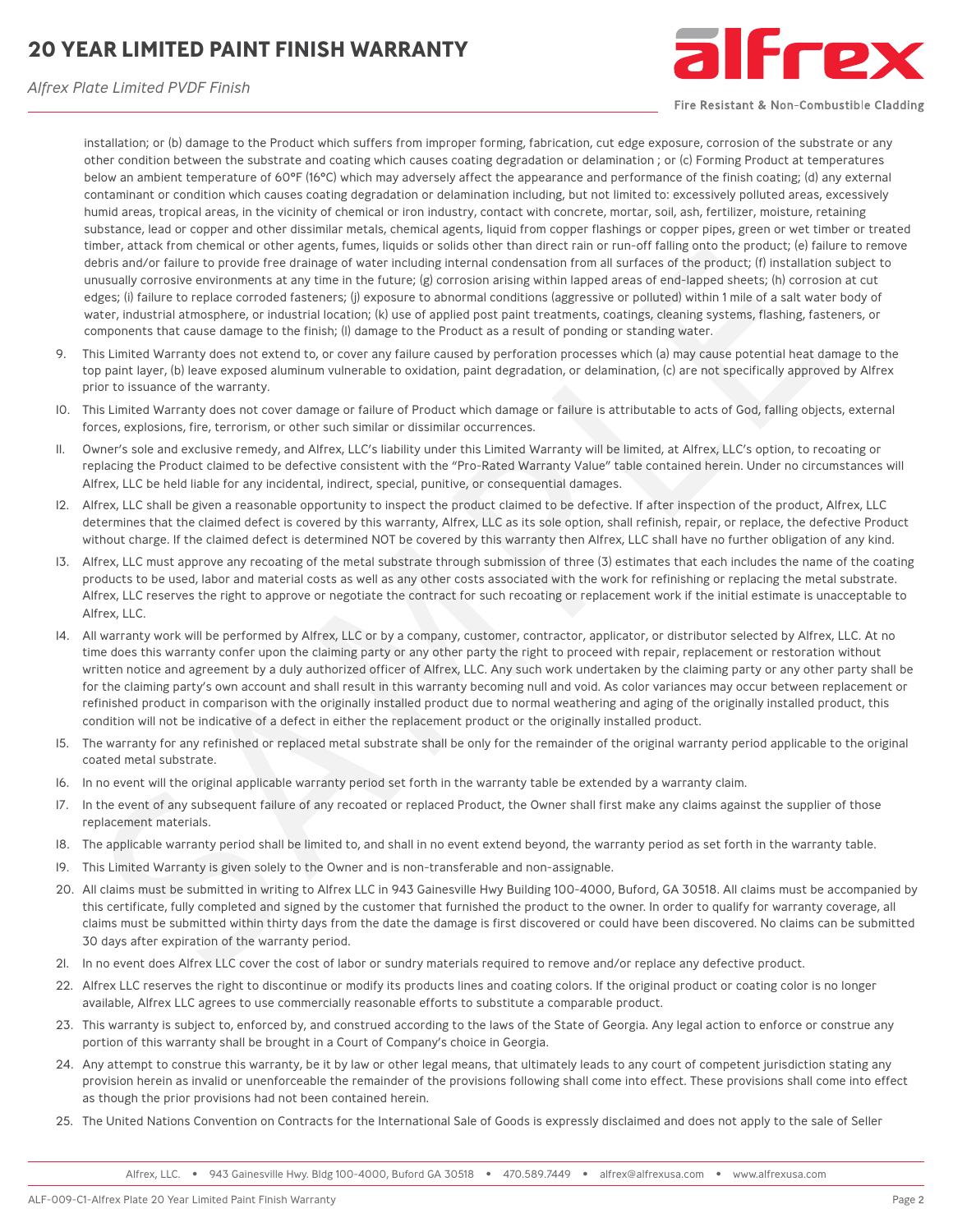*Alfrex Plate Limited PVDF Finish*



Fire Resistant & Non-Combustible Cladding

products. Any and all disputes between the parties that may arise pursuant to this order will be heard and determined before an appropriate arbitrator, federal or state court located in Atlanta, Georgia. The owner hereto acknowledges such court has the jurisdiction to interpret and enforce the provisions herein and/ or an arbitrator's judgment, and the owner and the Customer waives any and all objections that they may have as to personal jurisdiction or venue in any of the above courts.

- 26. Company has the right to termination of the warranty at any time if a (30) day notice is given to the Customer prior to Rights accruing to Customer are not lost prior to termination.
- 27. All information hereto shall be adhered to by both parties and shall not extend beyond the directives made herein. No modification shall be made without the understanding, consent, and signing by both Customer and Company of a contract explicitly stating this warranty's subsequent modification.
- 28. EXCEPT AS SET FORTH HEREIN, ALFREX, LLC MAKES NO OTHER EXPRESS WARRANTIES AND DISCLAIMS ANY IMPLIED WARRANTIES, INCLUDING ANY IMPLIED WARRANTY OF MERCHANTABILITY OR FITNESS FOR A PARTICULAR PURPOSE OR USE, WITH RESPECT TO ANY OF THE PRODUCTS.
- 29. IT IS UNDERSTOOD AND AGREED THAT THE REMEDIES PROVIDED FOR HEREIN FOR THE FINISH OF THE PRODUCT DESCRIBED ABOVE ARE EXCLUSIVE WHETHER FOR BREACH OF EXPRESS WARRANTIES OR OTHERWISE AND SHALL CONSTITUTE THE OWNER'S EXCLUSIVE REMEDY AND ALFREX, LLC'S EXCLUSIVE LIABILITY. IN NO EVENT SHALL ALFREX, LLC BE LIABLE FOR LABOR COSTS, DIRECT, INDIRECT, INCIDENTAL, PUNITIVE, SPECIAL OR CONSEQUENTIAL DAMAGES FOR ANY BREACH OF ANY EXPRESS OR IMPLIED WARRANTIES IN CONNECTION WITH THE PRODUCT.
- 30. THIS WARRANTY IS THE ONLY EXPRESS WARRANTY EXTENDED BY ALFREX, LLC IN CONNECTION WITH THE PRODUCT, OTHER THAN ALFREX, LLC'S STANDARD COATING WARRANTY, IF ANY, AND THE LIMITED WARRANTY SET OUT IN ALFREX, LLC'S SALES TERMS AND CONDITIONS, FOR THE PRODUCT, AND IT EXCLUDES ALL OTHER WARRANTIES, REPRESENTATIONS OR GUARANTEES, EXPRESS OR IMPLIED, WRITTEN OR ORAL, BY OPERATION OF LAW OR OTHERWISE, INCLUDING WITHOUT LIMITATION, THE IMPLIED WARRANTIES OF MERCHANTABILITY AND FITNESS FOR A PARTICULAR PURPOSE. ALFREX, LLC'S AGGREGATE TOTAL CUMULATIVE LIABLITY UNDER THIS WARRANTY IS LIMITED TO THE DOLLAR AMOUNT OF THE PURCHASE PRICE.
- 31. Owner is solely responsible for proper selection and installation of Alfrex, LLC's products. Owner agrees that it will use Alfrex, LLC products only for their intended uses and according to the specifications and limitations established by Alfrex, LLC from time to time. Owner shall indemnify, defend and hold Alfrex, LLC harmless from and against any and all damages arising out of or relating to improper product selection, application, use, misuse, neglect, abuse of products or improper installation or incorporation of products.

| All information hereto shall be adhered to by both parties and shall not extend beyond the directives made herein. No modification shall be mad<br>without the understanding, consent, and signing by both Customer and Company of a contract explicitly stating this warranty's subsequent<br>modification.                                                                                                                                                                                                                                                                                                                                                     |
|------------------------------------------------------------------------------------------------------------------------------------------------------------------------------------------------------------------------------------------------------------------------------------------------------------------------------------------------------------------------------------------------------------------------------------------------------------------------------------------------------------------------------------------------------------------------------------------------------------------------------------------------------------------|
| EXCEPT AS SET FORTH HEREIN, ALFREX, LLC MAKES NO OTHER EXPRESS WARRANTIES AND DISCLAIMS ANY IMPLIED WARRANTIES, INCLUDING<br>IMPLIED WARRANTY OF MERCHANTABILITY OR FITNESS FOR A PARTICULAR PURPOSE OR USE, WITH RESPECT TO ANY OF THE PRODUCTS.                                                                                                                                                                                                                                                                                                                                                                                                                |
| IT IS UNDERSTOOD AND AGREED THAT THE REMEDIES PROVIDED FOR HEREIN FOR THE FINISH OF THE PRODUCT DESCRIBED ABOVE ARE EXCLU<br>WHETHER FOR BREACH OF EXPRESS WARRANTIES OR OTHERWISE AND SHALL CONSTITUTE THE OWNER'S EXCLUSIVE REMEDY AND ALFREX, LI<br>EXCLUSIVE LIABILITY. IN NO EVENT SHALL ALFREX, LLC BE LIABLE FOR LABOR COSTS, DIRECT, INDIRECT, INCIDENTAL, PUNITIVE, SPECIAL OR<br>CONSEQUENTIAL DAMAGES FOR ANY BREACH OF ANY EXPRESS OR IMPLIED WARRANTIES IN CONNECTION WITH THE PRODUCT.                                                                                                                                                             |
| THIS WARRANTY IS THE ONLY EXPRESS WARRANTY EXTENDED BY ALFREX, LLC IN CONNECTION WITH THE PRODUCT, OTHER THAN ALFREX,<br>LLC'S STANDARD COATING WARRANTY, IF ANY, AND THE LIMITED WARRANTY SET OUT IN ALFREX, LLC'S SALES TERMS AND CONDITIONS, FOR<br>THE PRODUCT, AND IT EXCLUDES ALL OTHER WARRANTIES, REPRESENTATIONS OR GUARANTEES, EXPRESS OR IMPLIED, WRITTEN OR ORAL, BY<br>OPERATION OF LAW OR OTHERWISE, INCLUDING WITHOUT LIMITATION, THE IMPLIED WARRANTIES OF MERCHANTABILITY AND FITNESS FOR A<br>PARTICULAR PURPOSE. ALFREX, LLC'S AGGREGATE TOTAL CUMULATIVE LIABLITY UNDER THIS WARRANTY IS LIMITED TO THE DOLLAR AMOUNT<br>THE PURCHASE PRICE. |
| Owner is solely responsible for proper selection and installation of Alfrex, LLC's products. Owner agrees that it will use Alfrex, LLC products only<br>their intended uses and according to the specifications and limitations established by Alfrex, LLC from time to time. Owner shall indemnify, defer<br>and hold Alfrex, LLC harmless from and against any and all damages arising out of or relating to improper product selection, application, use, mis<br>neglect, abuse of products or improper installation or incorporation of products.                                                                                                            |
|                                                                                                                                                                                                                                                                                                                                                                                                                                                                                                                                                                                                                                                                  |
|                                                                                                                                                                                                                                                                                                                                                                                                                                                                                                                                                                                                                                                                  |
|                                                                                                                                                                                                                                                                                                                                                                                                                                                                                                                                                                                                                                                                  |
|                                                                                                                                                                                                                                                                                                                                                                                                                                                                                                                                                                                                                                                                  |
|                                                                                                                                                                                                                                                                                                                                                                                                                                                                                                                                                                                                                                                                  |
|                                                                                                                                                                                                                                                                                                                                                                                                                                                                                                                                                                                                                                                                  |
|                                                                                                                                                                                                                                                                                                                                                                                                                                                                                                                                                                                                                                                                  |
| <b>Accepted By:</b>                                                                                                                                                                                                                                                                                                                                                                                                                                                                                                                                                                                                                                              |
| Alfrex, LLC.                                                                                                                                                                                                                                                                                                                                                                                                                                                                                                                                                                                                                                                     |
| 943 Gainesville Hwy.<br><b>Building 100-4000</b>                                                                                                                                                                                                                                                                                                                                                                                                                                                                                                                                                                                                                 |
| Buford, GA 30518                                                                                                                                                                                                                                                                                                                                                                                                                                                                                                                                                                                                                                                 |
| Phone: 470.589.7449                                                                                                                                                                                                                                                                                                                                                                                                                                                                                                                                                                                                                                              |
| <b>Authorized By</b>                                                                                                                                                                                                                                                                                                                                                                                                                                                                                                                                                                                                                                             |
| <b>Authorized Signature</b>                                                                                                                                                                                                                                                                                                                                                                                                                                                                                                                                                                                                                                      |
| Date                                                                                                                                                                                                                                                                                                                                                                                                                                                                                                                                                                                                                                                             |
|                                                                                                                                                                                                                                                                                                                                                                                                                                                                                                                                                                                                                                                                  |

Alfrex, LLC. • 943 Gainesville Hwy. Bldg 100-4000, Buford GA 30518 • 470.589.7449 • alfrex@alfrexusa.com • www.alfrexusa.com